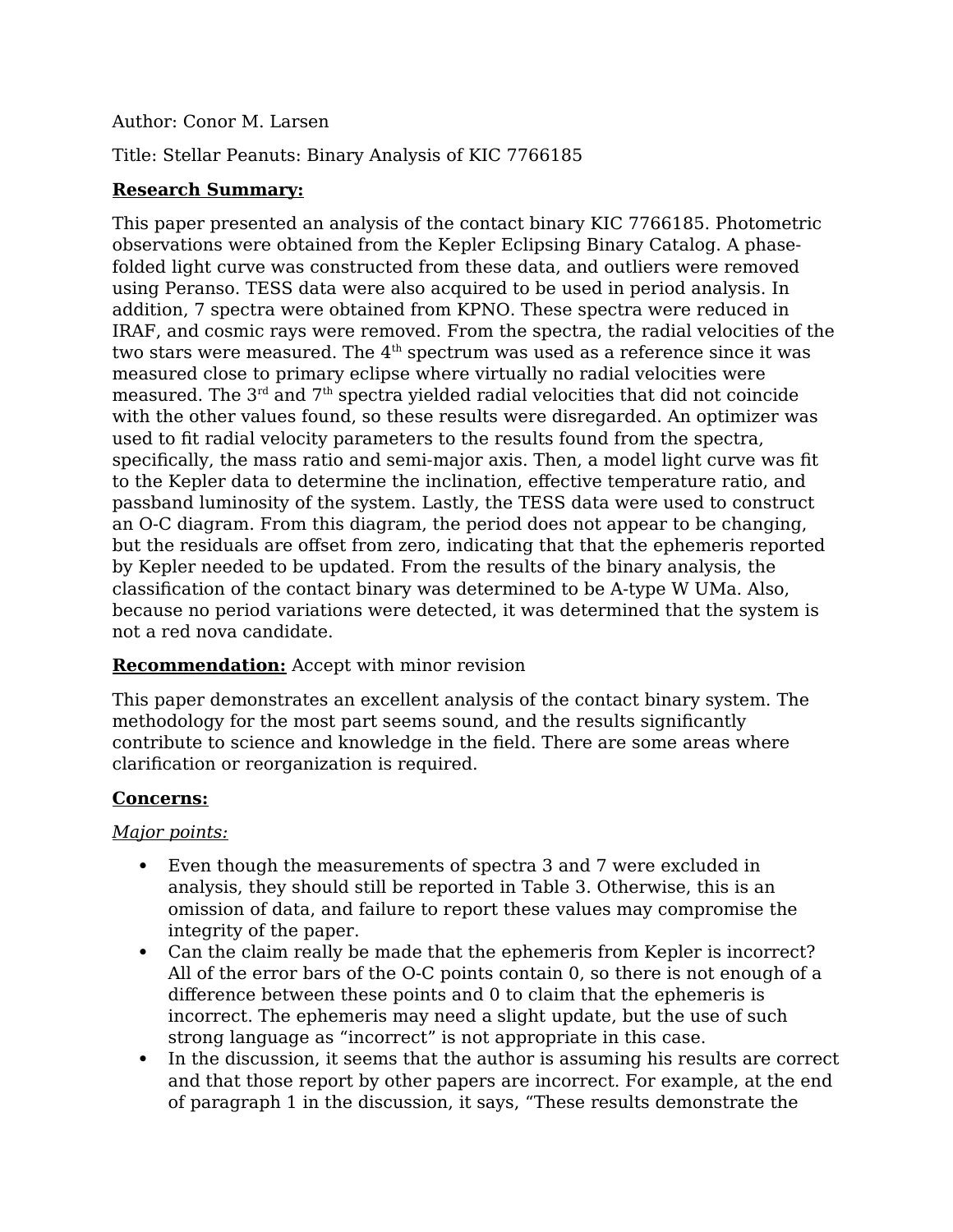importance of in-depth studies of contact binaries…to refine the parameters reported in large pipeline studies." The values reported by the author may be more precise but may not be refined if the true value is closer to an older reported value than the value determined by this paper.

 If reported with error bars, could the equivalent radii of the stars be flipped, where, within the uncertainty, the secondary star is the larger star? If so, then the classification of the binary cannot be determined. This issue demonstrates the importance of reporting uncertainties with results. However, not all values in Table 5 or those mentioned in the discussion were reported with uncertainties.

### *Minor points:*

 The author uses "we" and "us" (plural) when there is only one author on the paper.

Abstract:

 All final measurements (stellar parameters, ephemeris) should be given in the abstract.

### Introduction:

- "The stars in contact binaries are so close that tidal distortions become present" should be cited.
- "The gravitational and tidal interactions distort the two stars" can be deleted because this is pretty much stated in the previous sentence.
- Figure 3 should not be referenced in the introduction since no results should be mentioned in this section.
- The discussion of B-type stars at the end of paragraph 3 can be moved to paragraph 4.
- In Table 1, instead of "in cgs units" can be moved to the end of the reported value to be consistent with the other values in the table where the unit it attached to the value rather than the parameter name.

# Observations:

- The author needs to give more information on the Kepler and TESS observations. He should give the exact dates over which observations were conducted, filters, etc.
- For the outliers removed from the Kepler data, were there any specific criteria that determined if an observation was an outlier?
- Figure 1 is not necessary to show since the light curve with the model is shown later in Figure 4.
- "The spectra were reduced through a pipeline…" What is this pipeline? Are there any details that can be provided about it?
- The citation of personal communication with Orosz can be removed. Instead, if there is a paper listing this information, this should be cited, and Orosz can just be listed in the acknowledgements.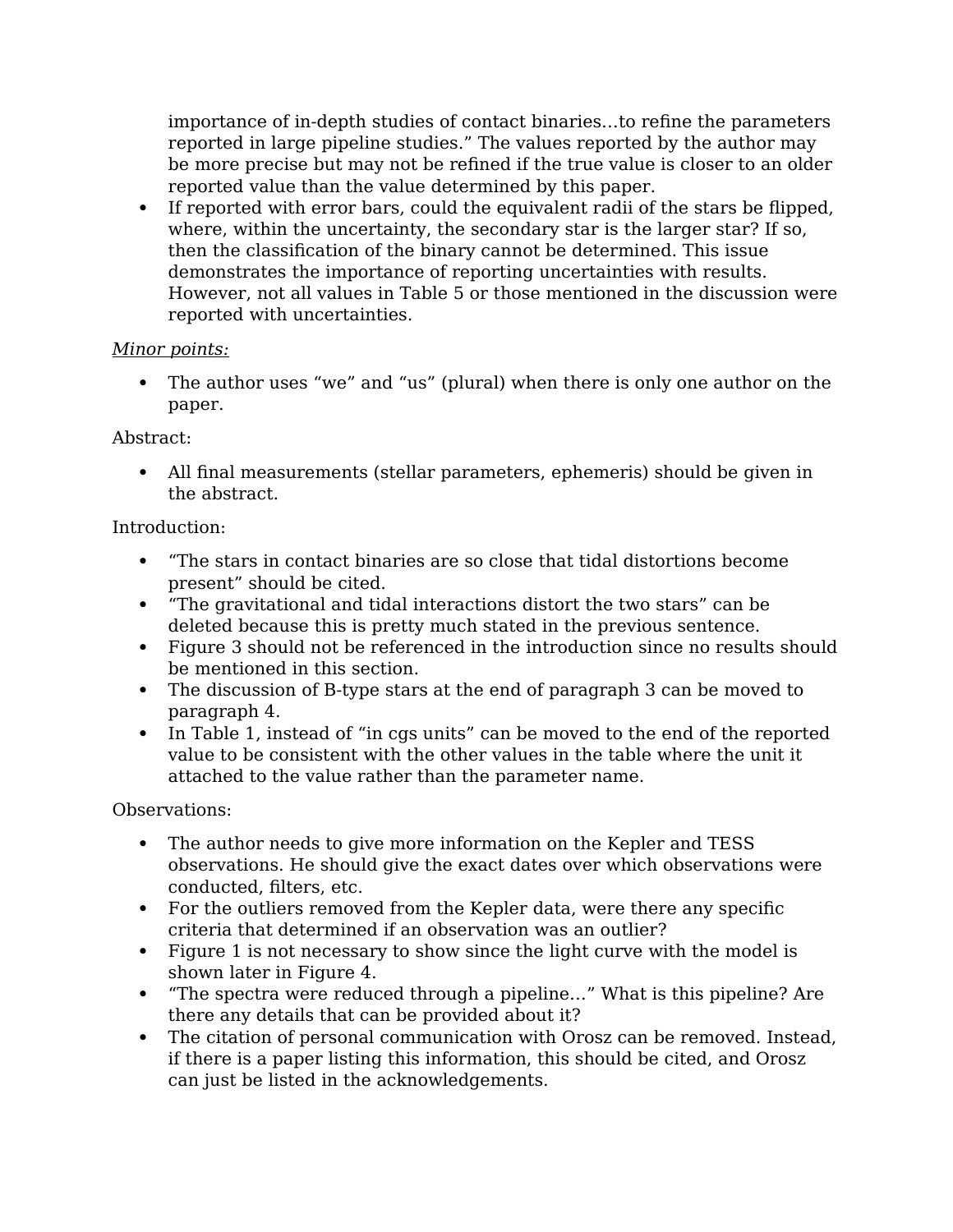• In Equation 1, it should be specified that the epoch is reported in days. Also, the ephemeris is  $T_{obs}$ , so to show what the ephemeris is, the equation should be rewritten as  $T_{obs} = T_0 + PE$ .

Radial Velocity Measurements:

- Instead of "Spectrum 4 was obtained at a phase of 0.997, during the primary eclipse," it should say something like "It is best to obtain spectra during an eclipse," and the 0.997 phase should be mentioned later when it talks about how Spectrum 4 was used as a template.
- What is VHELIO?

Binary Analysis:

- Are the values used as initial values those in Table 1?
- More detail should be given about what the Nelder-Mead optimizer does and how it works.
- Is Table 4 showing the initial values?
- On Figure 6, the axis labels of "asini" and "lnprobability" should be remade so that they are more readable (spaces between "a sin i" for example?) Also, is log probability log 10 or ln? In the text it says "log" implying log 10, but on the y-axis of the plot in Figure 6, it says "ln."
- The initial value for the passband luminosity should be given in whichever table shows the initial and final values.
- The corner plot in Figure 7 should be bigger.
- Table 5 can be combined with Table 4 to compare the initial values and the results. Also, the eccentricity does not need to be reported in the table if it is an assumed value.
- All values in Table 5 need uncertainties.

Period Study:

- The first few sentences about TRO and AML can be moved to the introduction.
- Is there a reason why TESS data and not Kepler data were used for this analysis?
- It says  $T_0$  is the ephemeris, but in Equation 1, the ephemeris is defined at T<sub>obs</sub>.

Discussion:

- When comparing the values to Prsa et al. 2011, it might be best to mention what the values from this paper were to facilitate comparisons for the reader.
- All values mentioned in the discussion need to be reported with their uncertainties.
- Red nova candidates should be introduced and explained in the introduction.

# **Evaluation of Criteria:**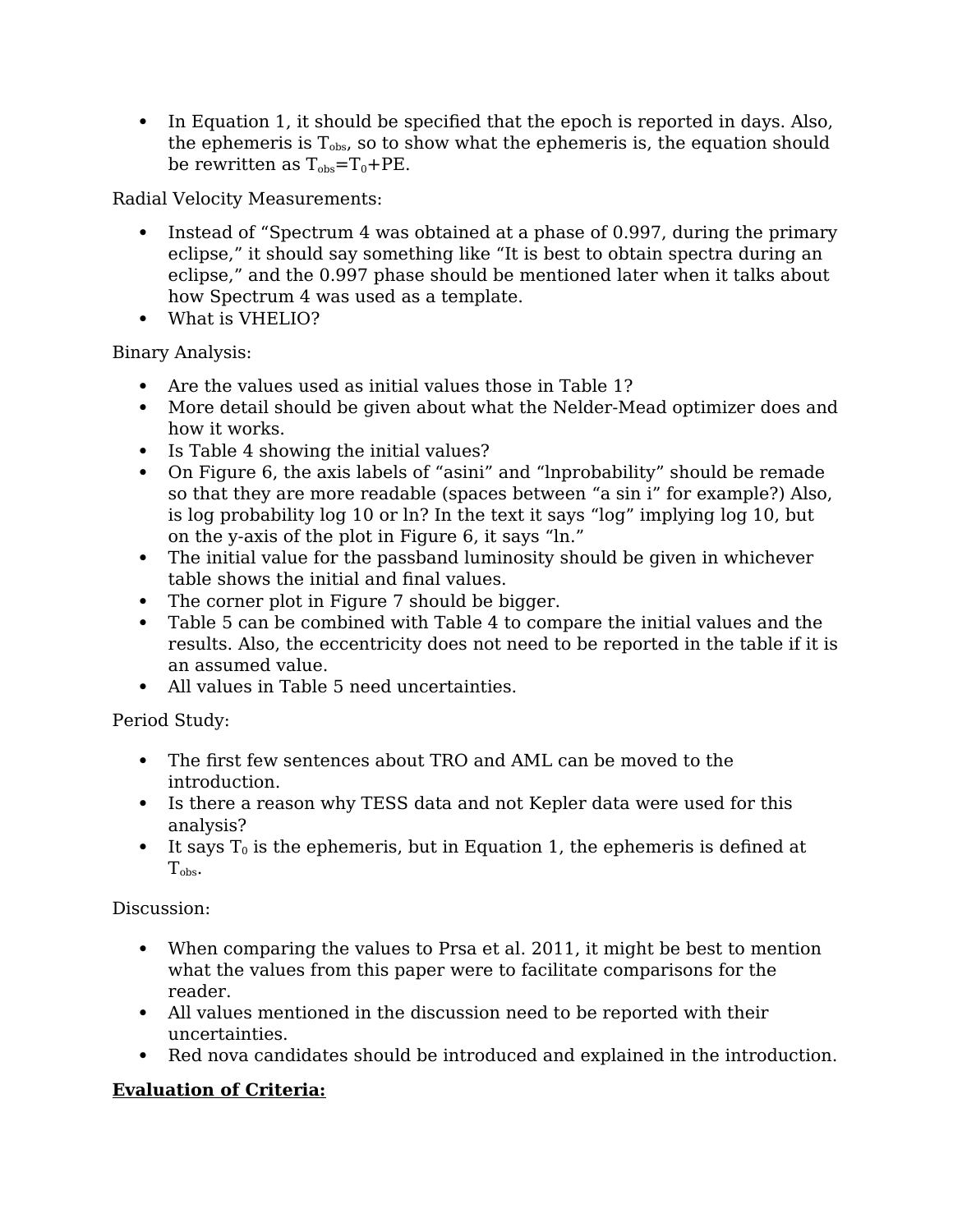# *Is the length appropriate?*

Yes, the length is appropriate.

# *Are the title and abstract sufficiently informative?*

"Stellar Peanuts" seems somewhat random in the title. Yes, this is the shape of a contact binary, but it is not descriptive in this case. It should be mentioned in the abstract that this is the first in-depth photometric and spectroscopic analysis of the binary. This is a big deal! Lastly, the important values found in this study should be stated in the abstract (ephemeris, criterion for classification as an A-type, etc.)

# *Is the contribution to science significant?*

Yes, this is the first analysis of the binary to use both photometric and spectroscopic observations, significantly contributing to the knowledge of this system.

# *Is level of English adequate?*

Yes, the level of English is adequate.

# *Is the literature properly cited?*

There are a couple instances where the literature was not properly cited (see concerns above).

# *Are the results clearly and accurately presented?*

The results are clearly and accurately presented. However, not all results are reported with uncertainties.

# *Is the topic appropriate for the journal?*

Yes, this is appropriate for the journal.

# **Data Management Plan:**

The data is accessible online, and the results are presented in the paper. The methodology could have been slightly more specific or clear in places in order to make the results truly reproducible.

**Additional Comment:** Excellent work! Your project was cool to read about!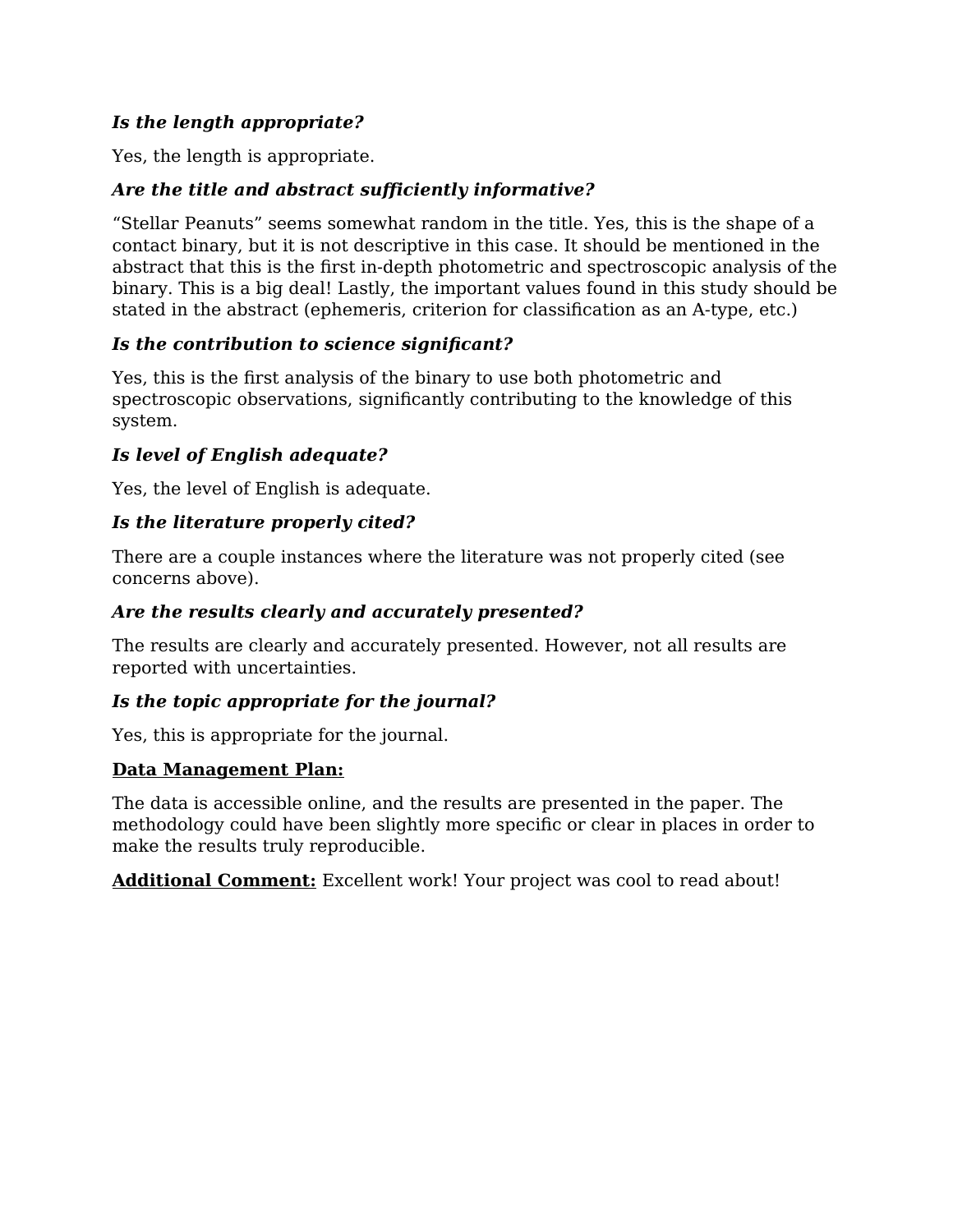#### **Peer review report**

**Title:** Stellar Peanuts: Binary Analysis of KIC 7766185

#### **Author:** Conor M. Larsen

#### **Summary**

The study focuses on determining the parameters of the contact binary star KIC 7766185 by PHOEBE. The data of the study come from two sources: the spectroscopic observation from the Kitt Peak National Observatory and the light curve from Kepler mission. Regarding the former, the author uses the FXCOR task of IRAF, a Fourier cross-correlation method, to extract the radial velocity. Among 7 spectra, the author can obtain 4 with reliable measurements, leading to 8 data points for radial velocity in total (4 for each star). This radial velocity curve and the Kepler light curve are used to optimize inclination, mass ratio, fillout factor, temperature ratio, and semi-major axis by the Nelder-Mead method in PHOEBE. Next, the author employ the Markov Chain Monte Carlo (MCMC) to obtain appropriate error ranges on the optimized parameters. The study has two MCMC runs. In the first run, there are 16 walkers for 3000 iterations, and the mass ratio and asin(i) values are obtained. The author also proves that this first run reaches convergence through the corner plot and the log probability plot. However, the second MCMC sampling for other parameters – fillout factor, inclination, temperature ratio, and passband luminosity – has not converged yet. Moreover, the study also evaluates the period change of KIC 7766185 by using the O-C diagram. The study detects no period change between the Kepler data (2013) and the TESS data (2019). Therefore, the author emphasizes that the star is not a red nova candidate. Lastly, the study corrects the ephemeris provided by the Kepler Eclipsing Binary Catalog, specifically from 2454954.554702 to 2454954.55433995 Julian date.

**Recommendation:** accepted with minor revisions.

#### **Justification**

- **a. Major points**
- Binary analysis:
	- *"the semi-major axis of the system was set by visually inspecting the radial velocity curve"*: the author should explain how he inspects the radial velocity curve.
- **Discussion** 
	- *"However, analysis of the O-C diagram reveals no period changes between the Kepler and TESS observations. Therefore, KIC 7766185 is not a red nova candidate"*: The time difference is only 6 years (short compared to the life time of stars), is it too little to conclude if the period actually changes?

### **b. Minor points**

- Abstract:
	- $\triangleright$  The word "conducted" is overused (3 times).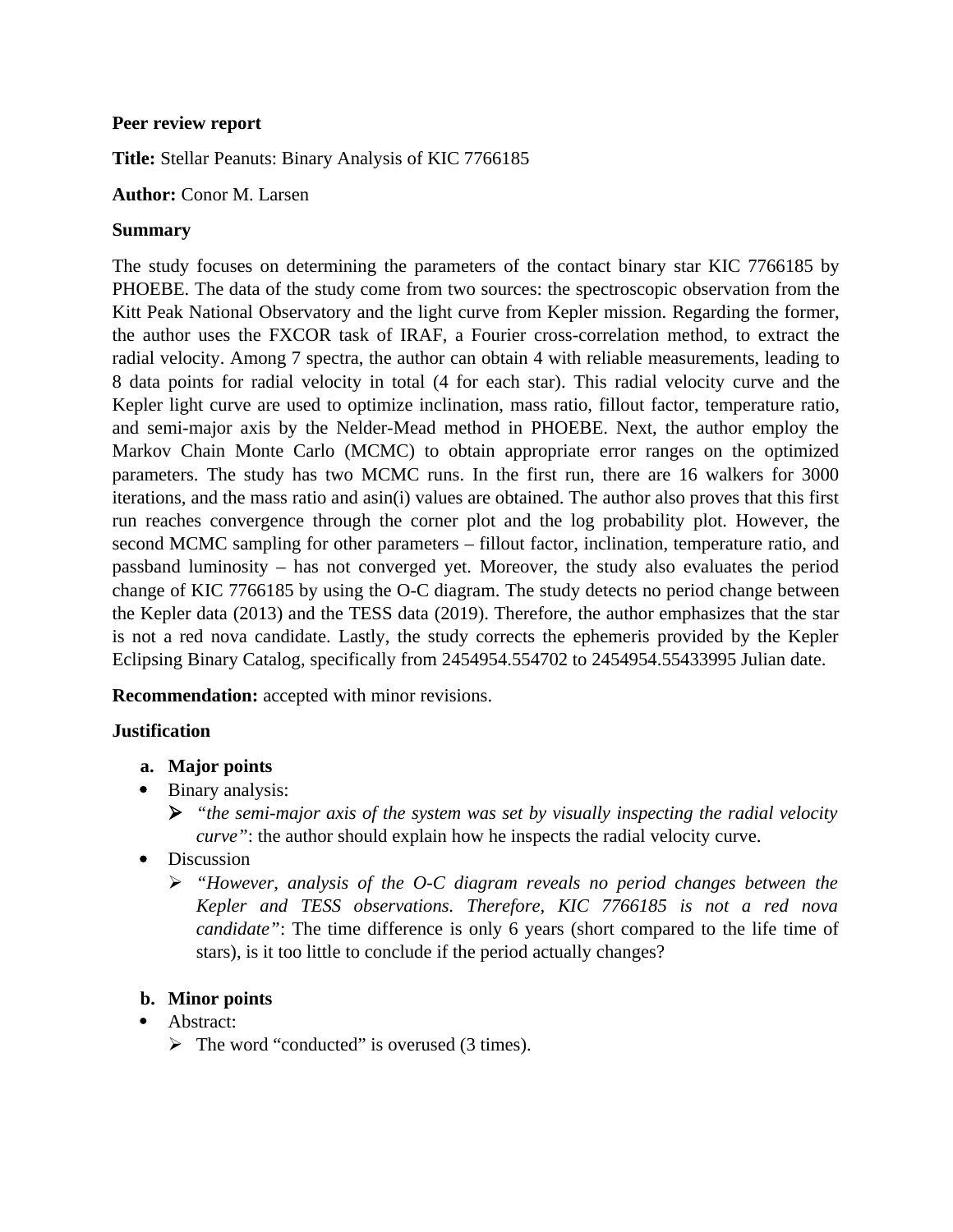- Introduction:
	- "*Figure 3 displays the model …*": While I understand the author refer to the shape which can only be shown after the analysis, it is weird to see Figure 3 before Figure 1 and 2. I think in a paper, the first figure listed should be 1. Because this is just introduction, I suggest that the author should remove this part "Figure 3 … shape of W Ums stars."
	- "*W Uma stars have 3 sub-types … above 1000 K"*: this paragraph introduces the types of W Uma stars, but the previous paragraph ("*Due to … more than 1000 K*") already explains one specific type. These two paragraphs should be reversed or arranged differently.
	- "*W Uma stars have 3 sub-types … above 1000 K*": this paragraph does not have any citations for the first and second sentences.
- Observation:
	- *"Several measurements … a phase folded light curve"*: a period of the star should be specified here.
	- *"The Kepler light curve is displayed in Figure 1"*: this is a folded light curve, not just a light curve.
	- *"the outliers were removed using the outlier removal function"*: the author needs to explain what this outlier removal function is or what mechanism it uses to remove outliers.
	- *"The binary analysis was conducted with the Kepler light curve only*. *The TESS measurements were only utilized for the period analysis section."*: the author needs to explain why he used one but not the other for the binary analysis.
	- *"They were reduced in IRAF using the echelle package"*: citations for IRAF and echelle package are needed.
	- *"The deepest lines … telluric interference"*: more explanations or definition of telluric interference should be mentioned.
	- *"The most prominent real absorption lines … 4861 Angstrom"*: I think this sentence moves away from the author's discussion on how to reduce the spectra. I would suggest the author to remove this sentence.
	- *"The phase was calculated … Kepler Eclipsing Binary Catalog"* citation for the catalog should be listed again here.
- Radial velocity measurements
	- *"For each range, the VHELIO measurement…"*: the definition of the VHELIO measurement should be provided.
- Binary analysis
	- *"The values reported in the literature were inputted as initial values"*: the author should refer back to Table 1 here.
	- *"Once the initial values were tweaked to moderately match the data…"*: the author should provide the initial values after being tweaked here.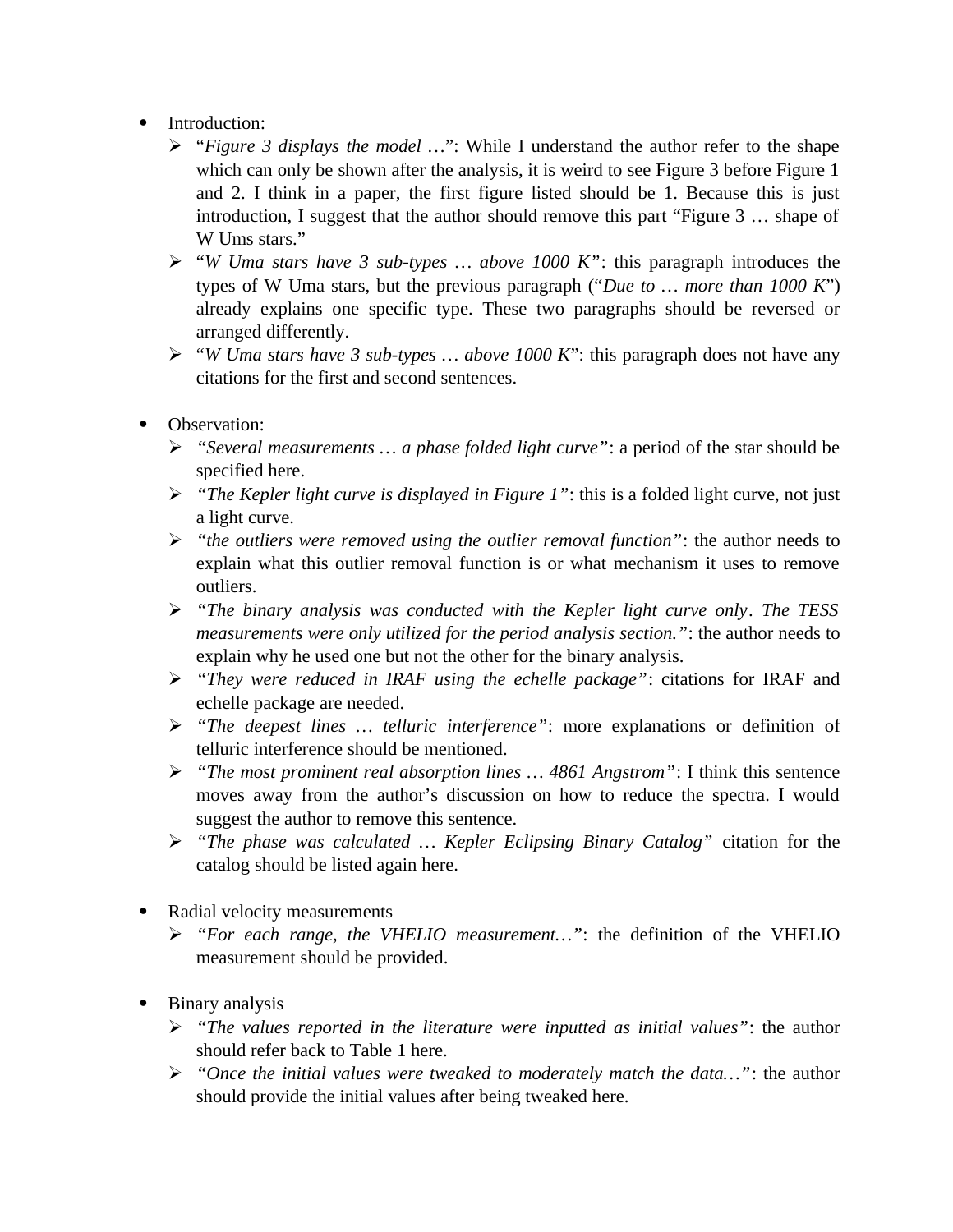- *"The Nelder-Mead method of minimization was first proposed…":* the author should briefly mention how this method works.
- *"Since the radial velocity curve only consists … just the radial velocity curve"*: I do not see the connection between these 2 sentences, the author should explain in more details here. For example, why can't the radial velocity parameters be optimized by both the light curve and the radial velocity curve?
- *"While the Nelder-Mead Optimizer can be used to … they are under-estimated"*: citations or explanation are needed.
- *"MCMC (Markov Chain Monte Carlo)":* I think it should be Markov Chain Monte Carlo (MCMC). Also, more explanations on how MCMC works should be stated (for example, what is the concept of Monte Carlo? Does it use randomization?).
- *"A set of prior distributions may also be added to the sampler"*: to the knowledge of the reviewer, prior must be added for MCMC to run, not just "may".
- *"PHOEBE utilizes the MCMC sampler emcee developed …"* : the author should explains what are the differences (if any, or what is special about) between *emcee* and other MCMC sampler.
- *"The log probability plots computes the log probability for each walker at each iteration"*: the author should explain what log probability after each walker is.
- *"The first MCMC run returned … for mass ratio of …"*: the author should explain what the errors associated with the values of asin(i) and mass ratio are (for example, are they 1-standard deviation, or are they 16% and 85% quantile values, or are they something else?)
- *"The radial velocity parameters have errors determined from MCMC sampling"*: similar to the previous comment, the author should explain what the errors actually are (standard deviation or quantile range).
- $\triangleright$  The corner plots should be bigger, the numbers on the plots are hard to read.
- Period study
	- *"Thermal Relaxation Oscillation (TRO) and Angular Momentum Loss (AML)"*: need citations for these two concepts.
	- *"using the Find Extremum function in Peranso"*: citation for Peranso is needed here.
- Discussion
	- *"While the temperature reported by Kepler is not reliable as a primary temperature"*: citations or explanations are needed.

# **Evaluation**

The length of the paper is appropriate and the topic is appropriate for the journal. The author should mention more numerical results in the abstract. Also, as he did the period analysis, the author should include that in the title as well. The contribution to science is significant, especially the author better determine the star's parameters and the star's Kepler ephemeris. The English in the paper is easy to follow, however, a good amount of citations are missing in the paper. Besides the results of the second MCMC run that is yet to finish, the results in the paper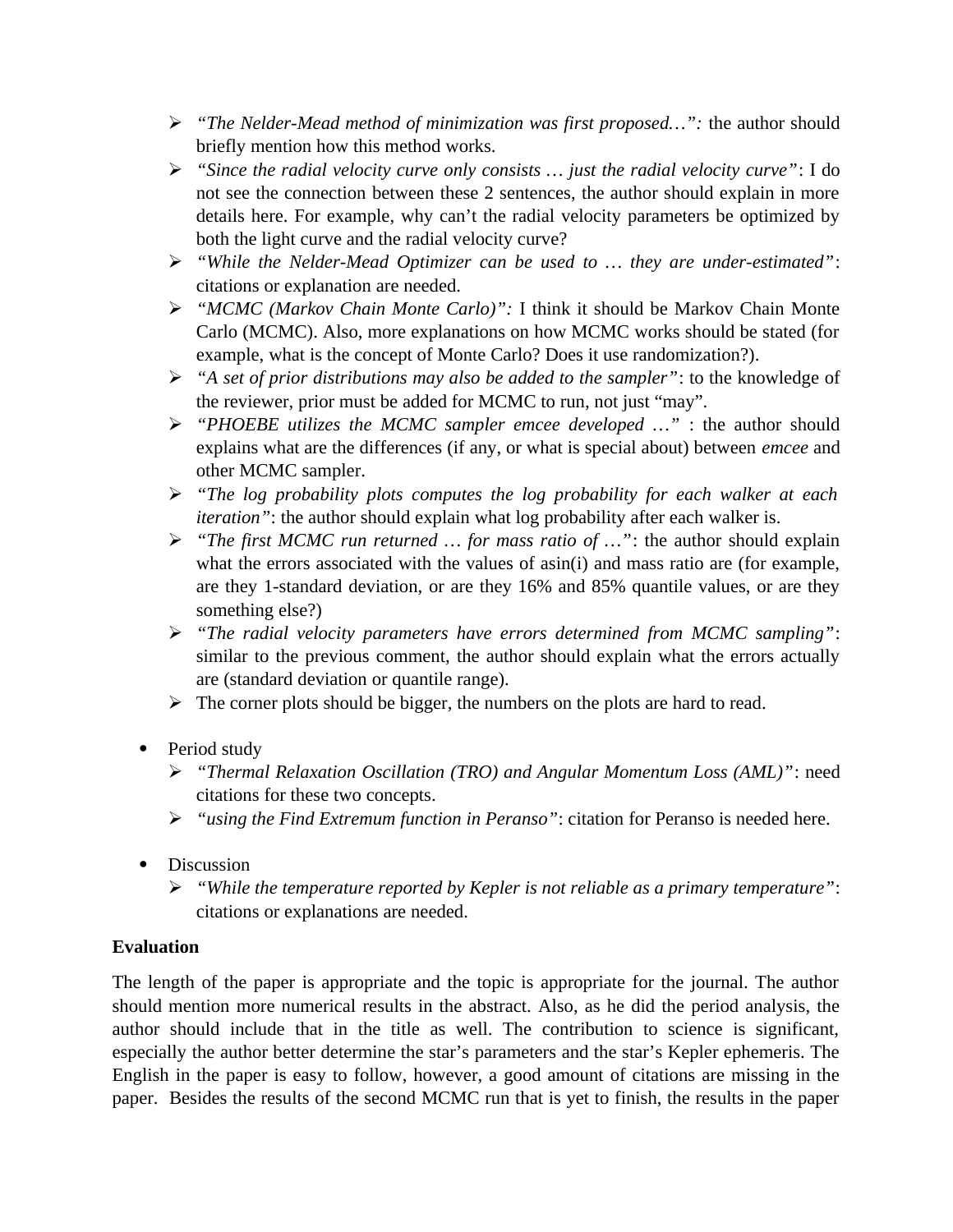are stated clearly. Regarding the data management plan, the author should explain how he plan to publish the Kitt Peak Observatory spectra data. Other than that, the Kepler and TESS data are already publicly assessable.

All my comments are constructive reviews and sometimes they can come from personal preference or personal experience. Please understand if I misunderstand you in some points.

Congratulation on your work and I enjoy reading the paper. Good luck on the results of the second run.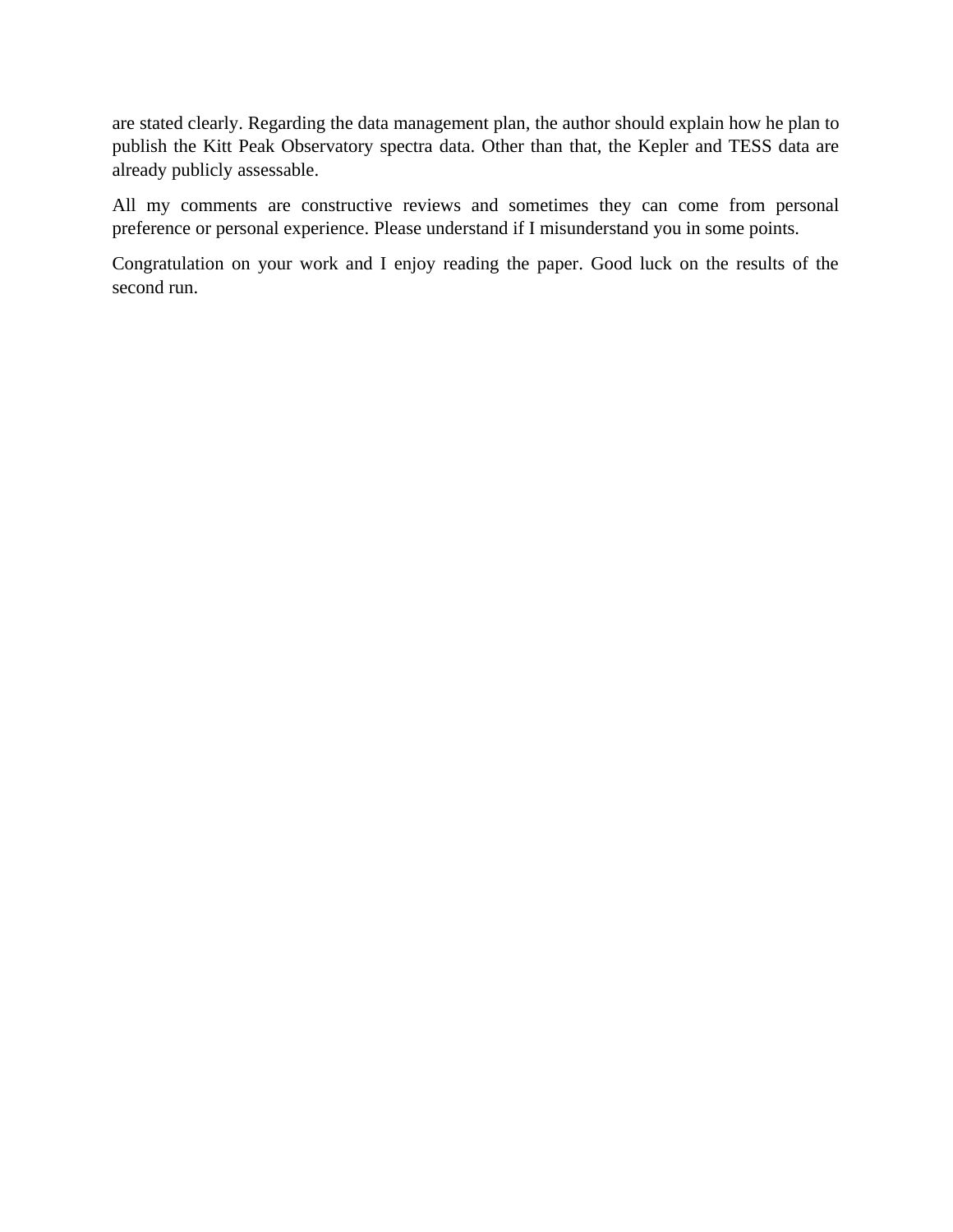#### **Note to the Editor – Conor**

#### To the Editor-

I stand by my review of this paper, the editor is free to disclose my identity to the author, should it be requested. I did not find any truly significant issues with this paper. The research was very clearly laid out to the reader and had an impressive flow/narrative. There were a few minor points where I would have appreciated clarification of certain terms or methodologies, but otherwise, I found no fault with it. I would certainly recommend the publication of this paper due to its importance in the study of stellar astrophysics. In the interest of a complete and fair analysis, I would like to make it known that, having done research in the field of eclipsing binary systems, I already have a fair amount of the background knowledge needed to understand the inner workings of this paper. This may have affected my review of the research because I am already partial to the jargon used by this community.

Best regards,

Danielle Mortensen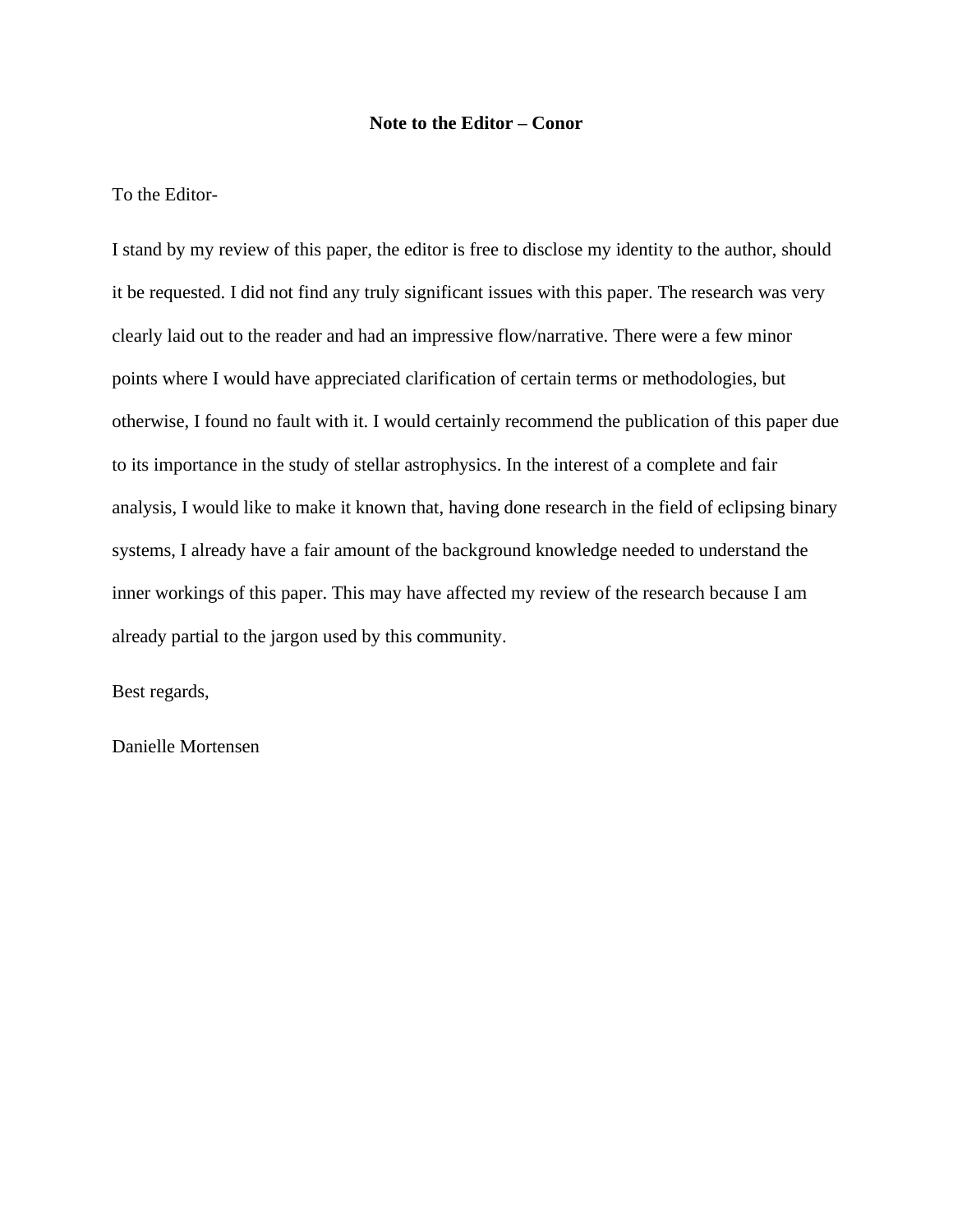#### **Conor Review**

#### *Summary:*

The author conducts a study of the contact binary KIC 7766185. They obtain observational data from both *Kepler* and *TESS* and create lightcurves from which an analysis can begin. Spectroscopic observations were taken from archival data from Kitt Peak National Observatory. From here, radial velocity measurements were obtained through *IRAF*'s FXCOR task. Out of seven spectra obtained, one (with a phase of nearly 1) was used as a template. A binary analysis using *PHOEBE* was then carried out for characterizing KIC 7766185. The optimized values (using MCMC) were inclination, mass ratio, fillout factor, temperature ratio, and semi-major axis. Values for the mass ratio and *asini* were run separately through MCMC first and converged after 3,000 iterations. Separately run were optimizations for fillout factor, inclination, temperature ratio, and passband luminosity. This MCMC run did not converge after around 300 iterations. The author acknowledges that this lack of convergence does not allow for accurate error estimations on the second round of stellar parameters. Finally, the author conducts a period study through which they use *Kepler* and *TESS* data to calculate an O-C curve and determine any change in period of this contact binary over the course of six years. It was determined that there has been no detectible period change, therefore the stars are unlikely, at this point, to have fully decaying orbits and produce a red nova. In addition, the O-C curve indicated that the ephemeris value in KIC are incorrect, and the author provides a more suitable value.

### *Recommendation:*

I would recommend that this paper be **accepted with minor modifications**.

### *Justification:*

- *Major Points:*
- *Minor Points:*
	- o Abstract: "We report a new value for the ephemeris of KIC 7766185."
		- What is this new value? These results should be present in the abstract.
	- o Section 2: Equation (1)
		- The variables "T\_0" and "T\_obs" are never explicitly explained.
		- It also may be helpful to change these variable names because "T" was previously (in Table 1) used to refer to stellar temperatures rather than times.
		- Same goes for Equation (2).
	- o Section 4: "…the semi-major axis of the system was set by visually inspecting the radial velocity curve."
		- Since this one was done by hand, perhaps the author should explain the process of estimating the semi-major axis via the RV curve.
	- o Section 5: "…there is no period variations throughout the *TESS* Sector 14 observations and no period change between the *Kepler* measurements…"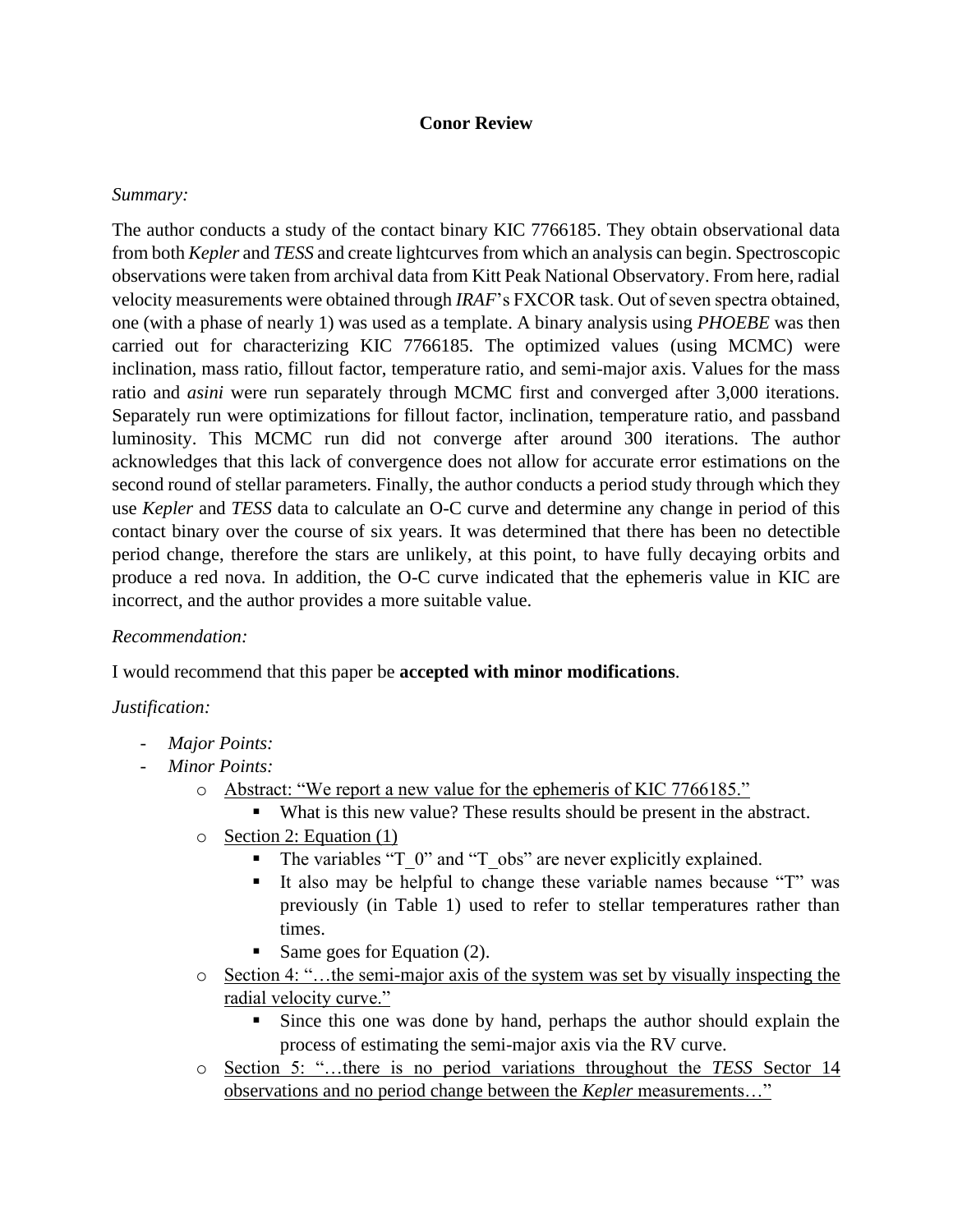- Would 6 years difference in data have created a significant enough change in period to have noted in the O-C curve? Especially if these objects may have orbital decays of much longer times.
- o Section 6: "The determined value (0.04257) has a percent difference of 126.591%..."
	- The author does not explicitly mention possible cause of this rather large error from literature with which the mass ratio and temperature ratio aligned well with. Is there any reason for why this might be?

# *Evaluation:*

- *Is the paper length appropriate?*
	- o Yes. The paper seemed to explain everything in depth but also maintained concise wording.
- *Are the title and abstract sufficiently informative?*
	- o Yes! Quirky and informative title and wonderfully written abstract. The abstract gives a detailed description of the research and the results.
- *Is the contribution to science significant?*
	- o It may be beneficial to explain the importance of this in-depth study further in the discussion or conclusion. While the research does correct a value in the Kepler Input Catalog and provide parameters for KIC 7766185, it is not immediately clear why this specific contact binary is a special case worth reviewing in the scientific community.
- *Is the level of English adequate?*
	- o Yes. Easy to read and understand.
- *Is the work properly grounded in literature?*
	- o Yes. Literature was referenced throughout the paper for previous studies and analysis of this particular system along with an in-depth explanation of contact binaries in the introduction section.
- *Are the results clearly and accurately presented?*
	- o With the exception of the new ephemeris not reported in the abstract, yes, the results were clearly presented within the paper.
- *Is the topic appropriate for the Journal?*
	- o Yes. The author's research is a clear fit for this Journal being on the topic of contact binary analysis.
- *Is the data management plan good?*
	- o Yes. The author clearly states every piece of software used for this research and acknowledges that both *Kepler* and *TESS* data (free to the public) were used in this analysis.

# *Final Comments:*

This was an absolute delight to read! The paper was extremely careful in giving full explanations of the circumstances of this research and presenting the results. It was both easy to read and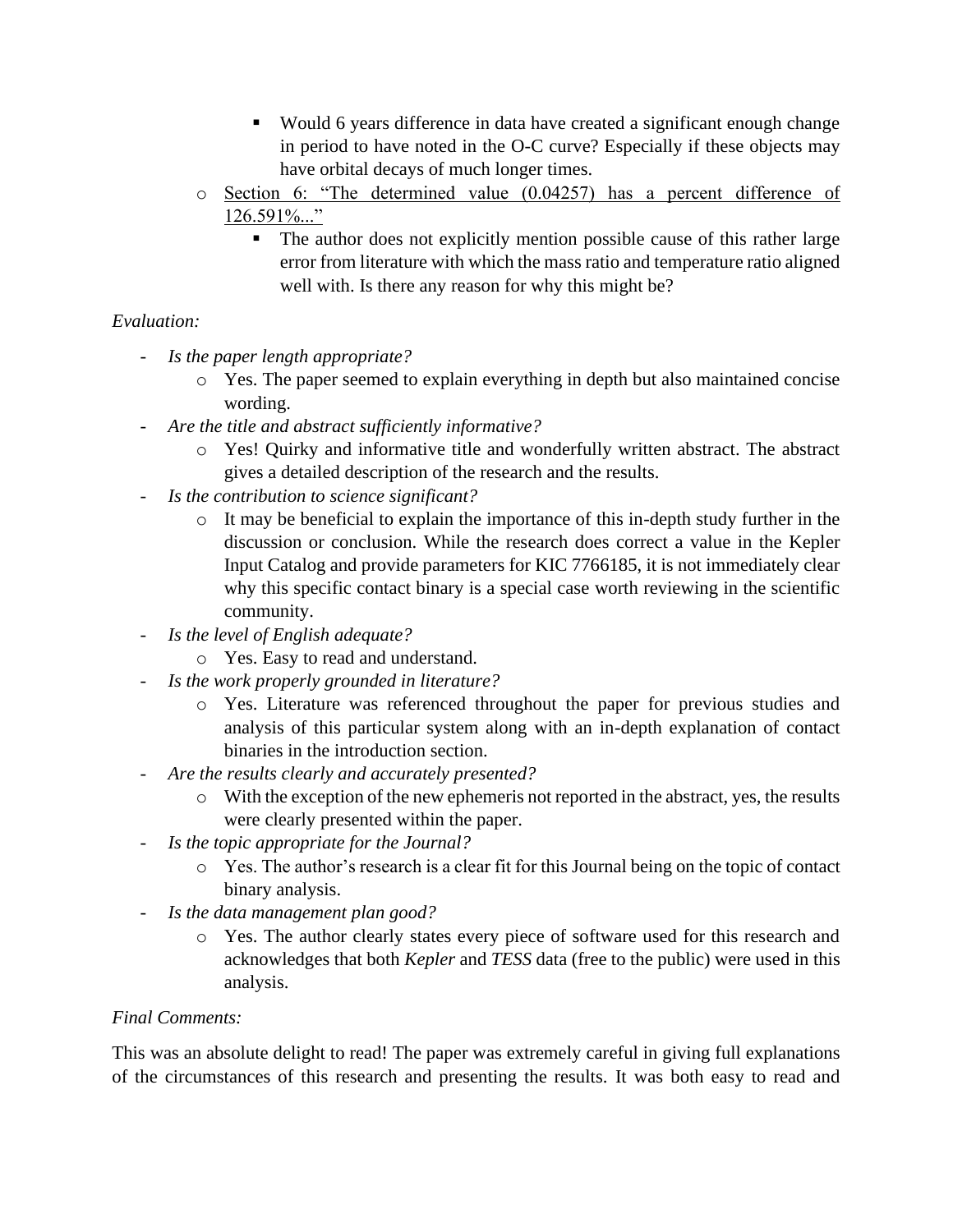extremely concise and informative. I hope these comments are accepted as constructive criticisms and the author finds them helpful. My best wishes in their success!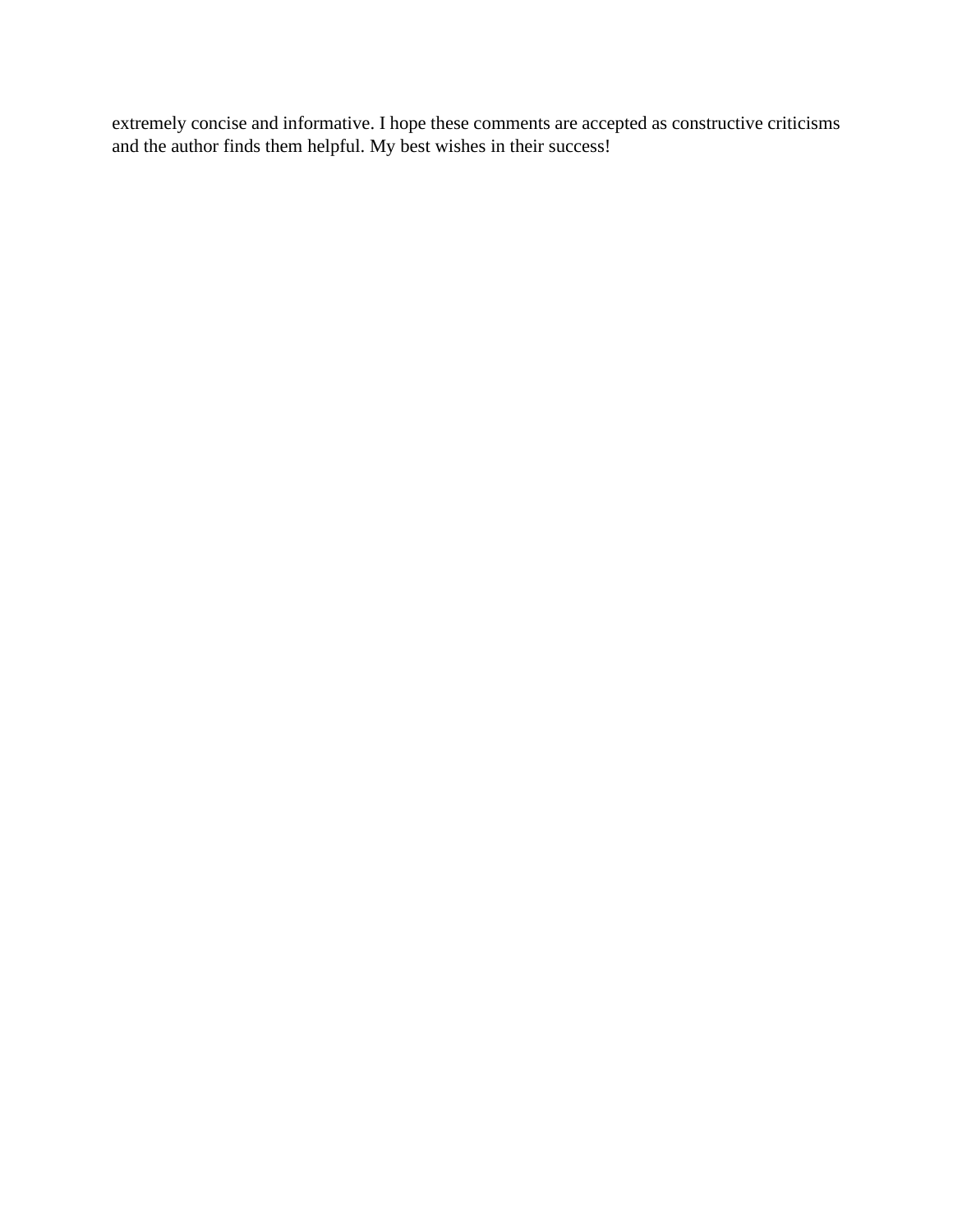#### Summary:

This paper details an analysis of the contact binary KIC 7766185. Photometric observations by the *Kepler* space telescope and the *TESS* telescope were utilized along with spectroscopic observations from the Kitt Peak National Observatory. A light curve was generated using the *Kepler* data. Radial velocity measurements were obtained using the Fourier cross-correlation method. Spectrum 4 was used as the template against which to measure the shifts of the other spectra. Using the radial velocity curves, a binary analysis was carried out in *PHOEBE*. A forward model was first built using literature values as initial parameter values. At this point, optimizers were used to best fit the system parameters to the radial velocity curves given. Once a fit was found, the parameters (inclination, mass ratio, fillout factor, temperature ratio, and semi-major axis) could be determined. Error ranges were determined using MCMC sampling. A period study was also conducted using the *TESS* light curve. It was found that the ephemeris reported for the *TESS* data was off and a new value is reported. The paper then discusses the results and compares the values with previously reported values across various literature.

#### Recommendation:

Accept with minor revision

Points of Consideration:

Major:

None

#### Minor:

State new ephemeris value in abstract

§2.1 author could explain how we know the stars are late type as this is an important trait here

§2.1 author could state why binary analysis only used *Kepler* data while *TESS* was only used for period analysis

§2.2 a brief explanation on telluric interference would be helpful

Mark the H<sub>α</sub> and H<sub>β</sub> lines on Fig 2 for clarity

Figure 4: blue overlaid on black is hard to see

Paper would benefit from an additional proofread

#### Evaluation:

Length:

Length is appropriate

Title and Abstract Sufficiency:

Both title and abstract sufficiently describe the research conducted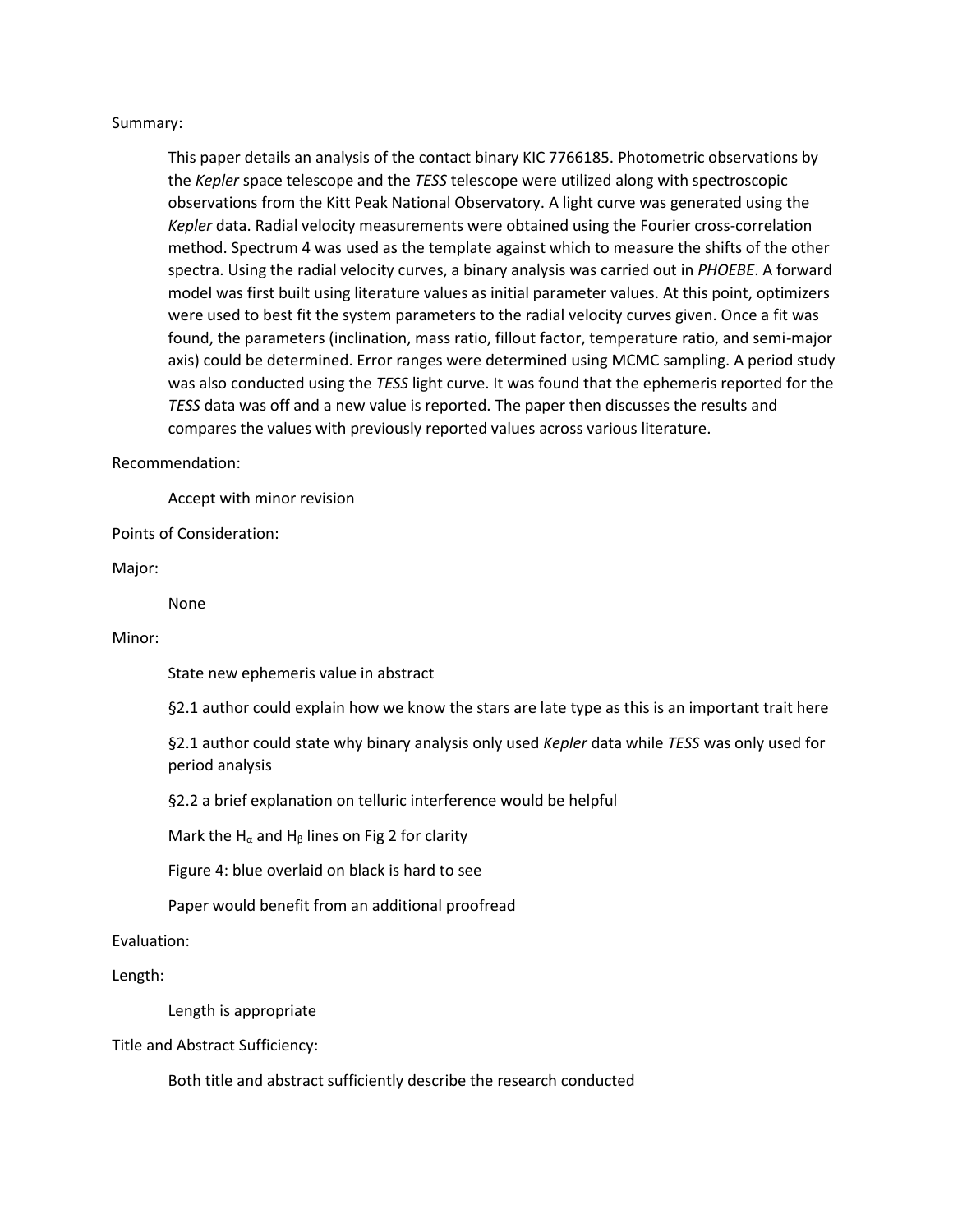Contribution to Science:

The paper provides an additional conclusive analysis on KIC 7766185 as well as provides validity to the power of binary analysis using *PHOEBE*

Level of English:

Paper is easy to read, and language used is understandable

Literary Citations:

All credit is given where due. Introduction and values used are all properly cited

Clarity and Accuracy of Presentation:

Results and process are clearly worked out step by step with all determined properties clearly listed and labeled

Topic Appropriate for Journal:

The topic of this paper is appropriate for this Journal

Data Management Plan:

All data is publicly accessible as well as software used. Process is repeatable

Additional Comments:

This paper is extremely well constructed. The presentation of necessary background information as well as the process by which the analysis was carried out is clearly described. In the hope that the author accepts these comments, I accept the author's work and compliment them on their hard work and results. My highest compliments to the author.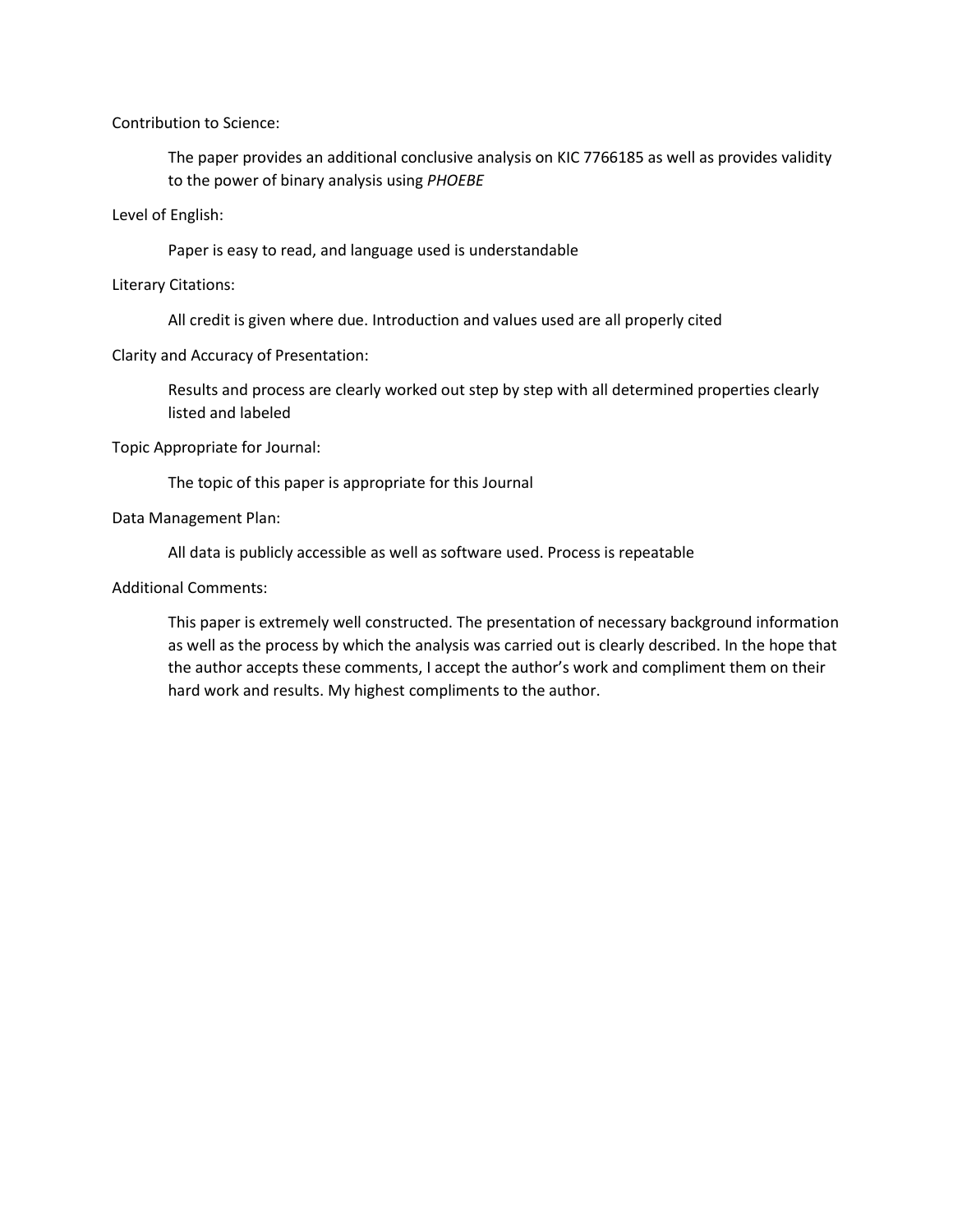Title: Stellar Peanuts: Binary Analysis of KIC 7766185 Author: Conor M. Larsen

Summary: The author first presents background information on the contact binaries known as W UMa type stars. Despite various studies on W UMa stars, there remains many open-ended questions in the field, such as their origin and evolution and the mechanisms for angular momentum loss. The study conducts a binary analysis the contact binary KIC 7766185. The target has photometric observations from the *Kepler Space Telescope* and the *Transiting Exoplanet Survey Satellite* as well as spectroscopic observations from Kitt Peak. He obtains radial velocity measurements using *IRAF* and optimizes the parameters (inclination, mass ratio, fillout factor, effective temperature ratio, and semi-major axis) using *PHOEBE*. He then begins to determine error ranges on the system parameters by conducting MCMC sampling. The system parameters generally align with literature values except for the fillout factor, which has the largest percent difference. In addition to a binary analysis, the study includes a period analysis of KIC 7766185 by creating an O-C diagram. He concludes that no period variations exist amongst the data, but the *Kepler Eclipsing Binary Catalog* value for ephemeris is incorrect. Finally, he uses the study to determine the subtype classification for KIC 7766185 as an A-Type W UMa star by looking at the effective temperature ratio.

Recommendation: Accept after minor revisions.

#### Justification of Recommendation:

Minor points:

- The fourth paragraph in the introduction section discusses how stars in W UMa systems typically have the same temperature. The next paragraph then describes three sub-types that all consist of two stars with different temperatures. The author should clarify that Atype and W-type systems are the ones previously discussed with low temperature differences to avoid this confusion.
- Section 2.1 classifies KIC 7766185 as a W UMa system because of the equal depth eclipses and the late type stars. However, the author does not state how he knows that the stars are late type stars.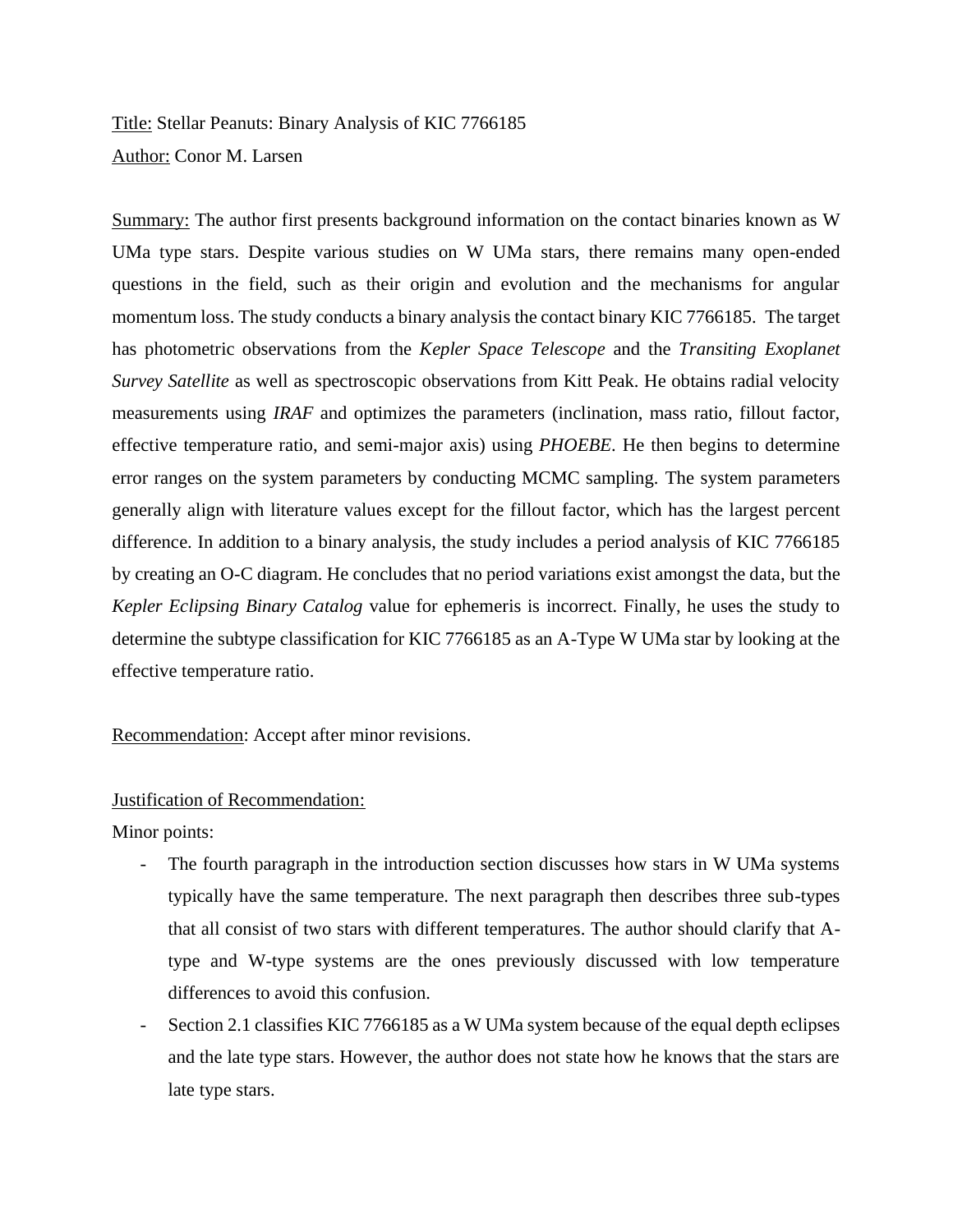- The large empty space between the end of Table 2 and the beginning of section 3 should be deleted. The same formatting issue happens again after Table 3 and before Table 4.
- Section 4 references values from literature that the author put into his *PHOEBE* code as initial values. He should state the inputs *PHOEBE* takes for initial values, so the reader knows what parameters he took from literature.
- The blue line in Figure 4 is hard to see compared to the light curve data in black. It might help to change the model light curve to a light/ brighter color.
- The author states that the Nelder-Mead Optimizer underestimates error ranges on the system parameters. If there is a specific reason for the underestimation, then the author should include this as justification for switching to MCMC for error ranges.
- The term "fillout factor" should be quickly defined because it is brought up multiple times throughout the paper.

Major points:

The author needs to complete the second run of the MCMC sampling to obtain error bars for the light curve parameters.

#### Evaluation:

- 1. Is the length appropriate?
	- *a.* Yes the length is appropriate, but some parts could use a more in-depth explanation (see justifications above).
- 2. Are the title and abstract sufficiently informative?
	- *a.* Yes the title and abstract are sufficiently informative. It might be worthwhile to consider adding "period analysis" to the title because the author conducts both a period and binary analysis. This is not an essential change.
- 3. Is the contribution to science significant?
	- *a.* Yes the project conducts an in-depth study that has not been done before on the contact binary KIC 7766185.
- 4. Is the level of English adequate?
	- *a.* Yes the level of English is adequate.
- 5. Is the literature properly cited?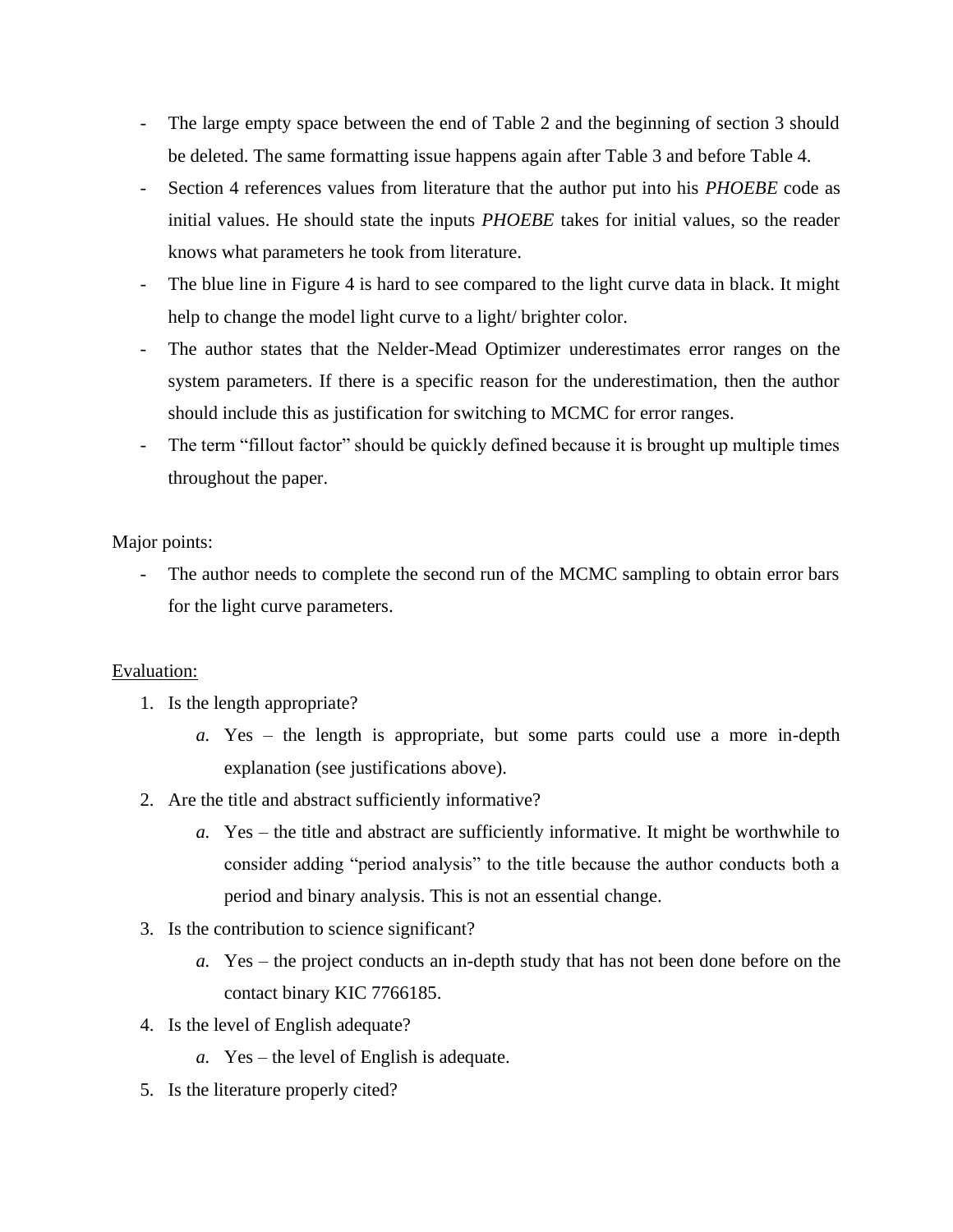- *a.* Yes the author sufficiently cites necessary resources.
- 6. Are the results clearly and accurately presently?
	- *a.* Yes the results are presented clearly and accurately.
- 7. Is the topic appropriate for this journal?
	- *a.* Yes the topic is appropriate for this journal.
- 8. Data management plan?
	- *a.* If the study is published, then it will provide a list of absolute parameters for KIC 7766185.

Additional Comments: Kudos to the author for delving into a complicated binary and period analysis in such a short (and busy) time frame. The author has clearly become a mini-expert in his research topic.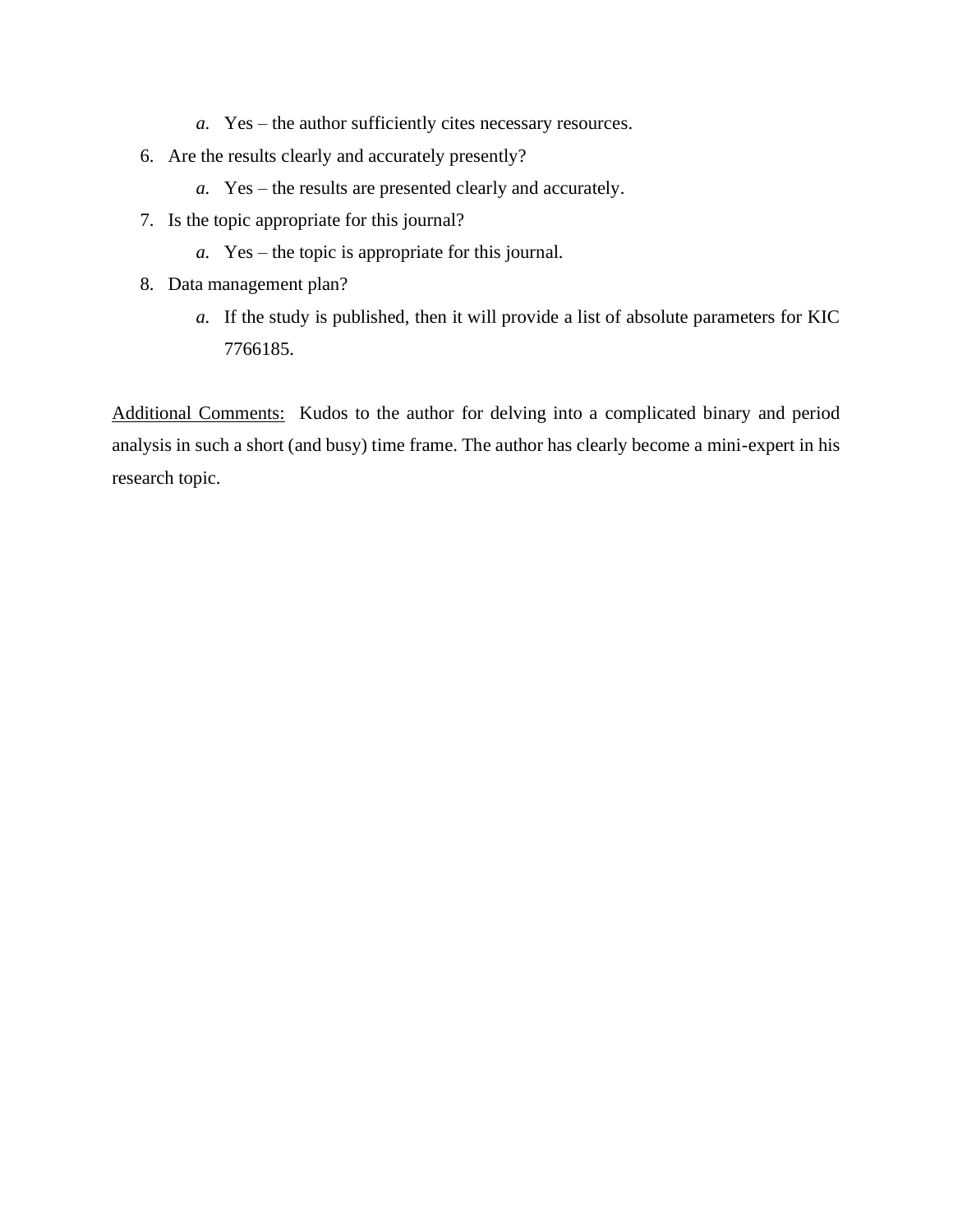#### **Author:** Conor Larsen

**Title:** Stellar Peanuts: Binary Analysis of KIC 7766185

#### **Summary:**

The author provides an overview of contact binaries and of their respective classifications, detailing the properties that fall under each one. Gathering information from the latest Gaia data release (EDR3), the target has not yet been the subject of independent analysis, but only through a pipeline project. The target KIC 7766185 will be analyzed in-depth and the following parameters will be determined: radial velocity measurements, binary analysis, and a period study to determine if any variation is detected. Photometric observations were made by both *Kepler* and *TESS*. Spectroscopic observations were made by the telescope at Kitt Peak National Observatory in Arizona. The parameters for the observations are also stated. The epoch is calculated for each spectra and the phase is also determined from this. The radial velocity was calculated through FXCOR, a tool within the software *IRAF*. One spectrum is used as a template and helps determine the shift of the other spectra. Of the 7 spectra, 3 and 7 were too inconsistent to include and 4 was not included. The binary analysis was completed through *PHOEBE* and a model was made in which initial values were derived from previous literature. Optimizers were also utilized to refine the initial values. The optimized parameters were: inclination, mass ratio, fillout factor, temperature ratio, and the semi-major axis. With these optimized parameters, plots such as a mesh plot, radial velocity curve and others were created. Some of the priors are still in the process of being retrieved. For the period study, the author's objective was to uncover whether or not there's deviations in the target's *o-c* values. However, no deviations were found but the fact the fit was below the x-axis signifies that the ephemeris is incorrect.

**Recommendation:** Accept with minor revisions.

#### **Justification**

#### **Major Points:**

● There are a couple of instances throughout the paper in which the author mentions concepts/methods utilized within the study, but does not expand on it which stirs some confusion.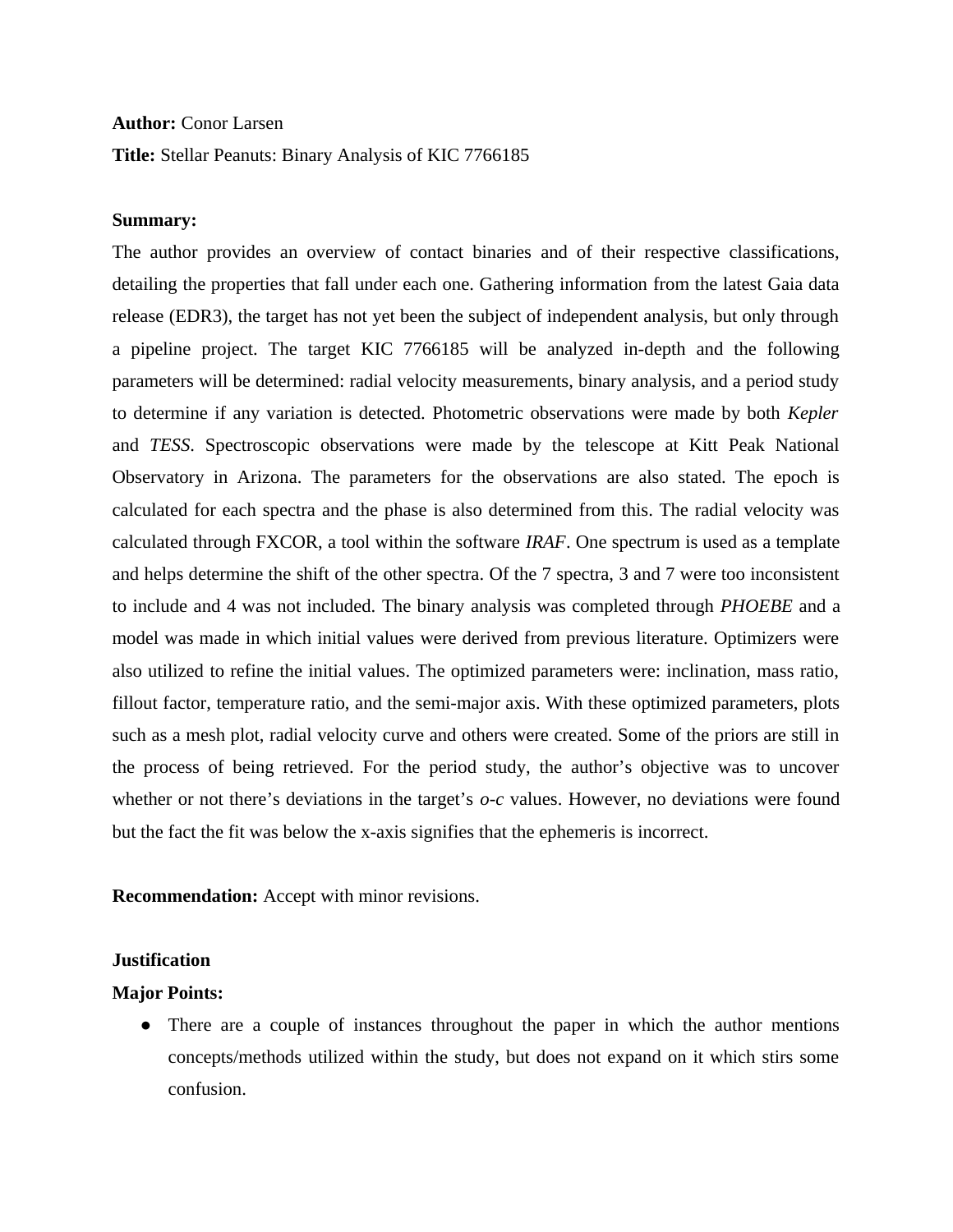#### **Minor Points:**

● The order in which the figures are mentioned in the paper are out of order ( *Figure 3* is the first figure mentioned in-text and not *Figure 1*). The author could make it so that they appear in the appropriate order.

#### **Evaluation:**

- 1. Appropriate Length
	- a. Yes, the length of the paper is appropriate.
- 2. Title and Abstract
	- a. Yes, both the title and abstract are very informative to the nature of the project and efficiently provides a brief summary on what the study is along with the results.
- 3. Scientific Contribution
	- a. Yes, the contribution to science is significant and the author makes a point of specifically mentioning the importance of following up on objects that are a part of pipeline projects.
- 4. English Level
	- a. Yes, the level of English is adequate.
- 5. Literature Citation
	- a. Yes, the literature is properly cited in text.
- 6. Results Presentation
	- a. Yes, the author does present the results in an organized manner, so far as to create a table that includes them. The author is still waiting on some of the results as well and will include them on the final version of this paper.
- 7. Topic
	- a. Yes, the topic is appropriate for this journal.
- 8. Data Management Plan
	- a. The author makes note that the data utilized in the study will be made for public release.

**Additional Comments:** Reading this paper, it is becoming more and more impressive how the author was able to pull it all off, especially within such a short period of time. Good job!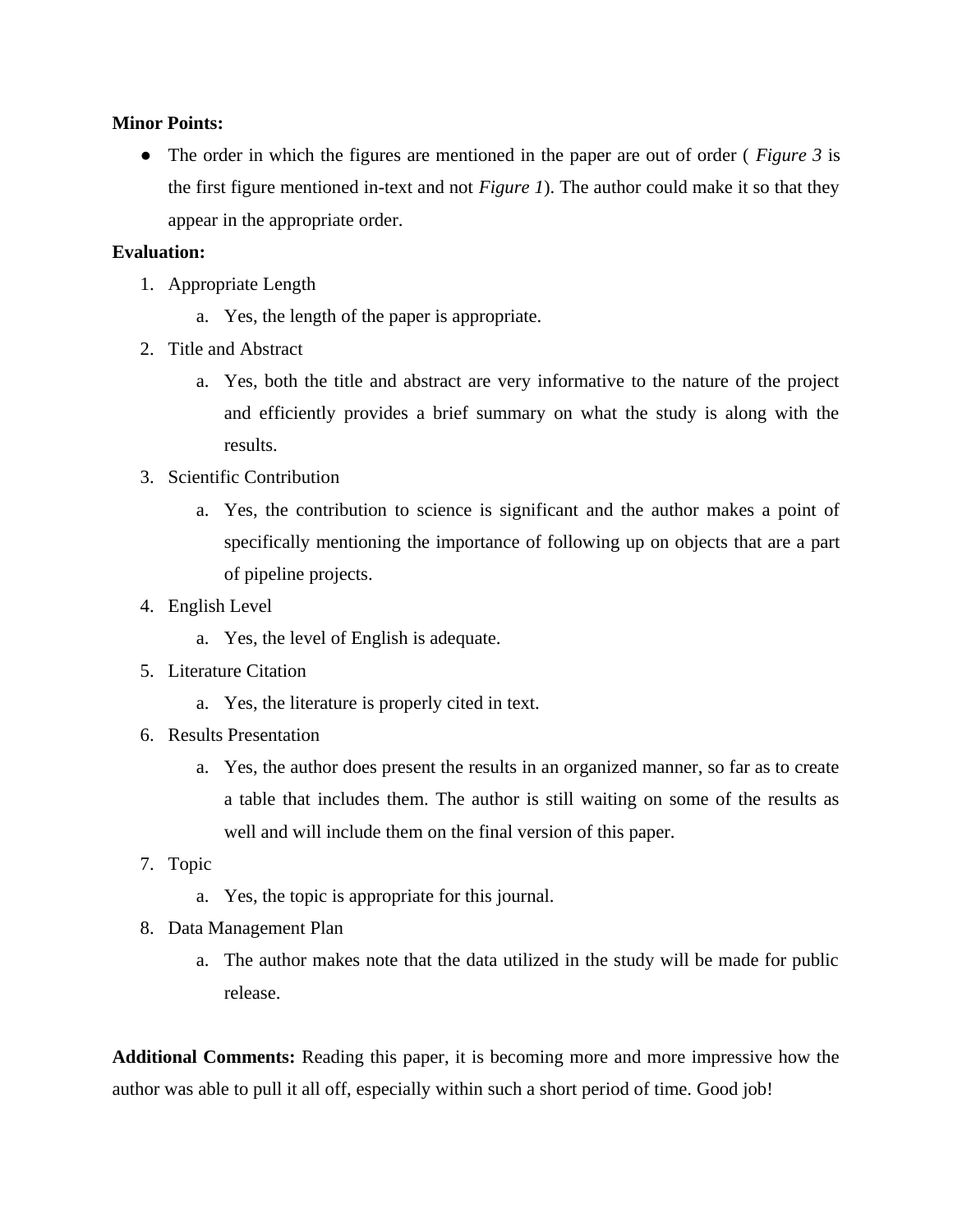### Summary

The author first starts out by describing what contact binaries are and introducing the category W UMa, which the star in question KIC 7766185 falls under. The author uses data obtained from Kepler to complete the binary analysis, Tess to complete the period analysis, and Kitt Peak to produce spectra. He calculated the phase using the ephemeris and period from the Kepler Eclipsing Binary Catalog for each spectrum taken and then obtained the radial velocities for 4/7 of the spectra. Then, he conducted a binary analysis which produced the parameters of inclination, mass ratio, fillout factor, effective temperature ratio, and semi-major axis by using optimizers. Finally, to obtain error estimates, the author used MCMC sampling. The next part involved creating an O-C diagram to observe period changes of the system over time. The author found that there are no period variations, indicating that this system is not a red nova candidate. He also verified that this is an A-type W UMa star.

### Recommendation

Accept with minor revision.

### Justification of Recommendation

Major points:

1. There were no major points that compromise the integrity of the paper or methods used.

Minor points:

- 1. In the abstract, I think it would be beneficial if the author gave a sentence or two of background about contact binaries and their importance so the reader has a better idea of what is going on right away.
- 2. In the abstract, the author says that the ephemeris from a past study done on this system is "incorrect." I do not think that this is the correct way of denouncing another study, especially in the abstract. It is a very bold claim and immediately made me suspicious when I read it. I think it would be better to say something like "a different ephemeris was reported" or something along those lines, rather than just outright saying a published value from a well-known study is wrong.
- 3. I think the entire introduction section is a little wordy and disorganized. Things can definitely be more concise, and I am not sure about the overall language used. It does not seem extremely professional and geared to people in the field. It seems like the author is talking to an audience of ameteur astronomers.
- 4. In the introduction, the author refers to figure 3, which is part of the results. It would make more sense to first refer to a figure 1, and not to a figure from the results this early on in the paper.
- 5. In Table 1, the author lists "sini" as an element, but I am not sure what "i" stands for. I think it should be labeled. Similarly, the author lists "asini" also, but I do not know what that is. Lastly, in Table 4, Rsun is listed, but maybe it would be important to know a value for that.
- 6. The author uses the phrase "in-depth" study to describe what he is doing, however he does not exactly specify what an in-depth study entails and how it is different from studies done in the past (in the intro).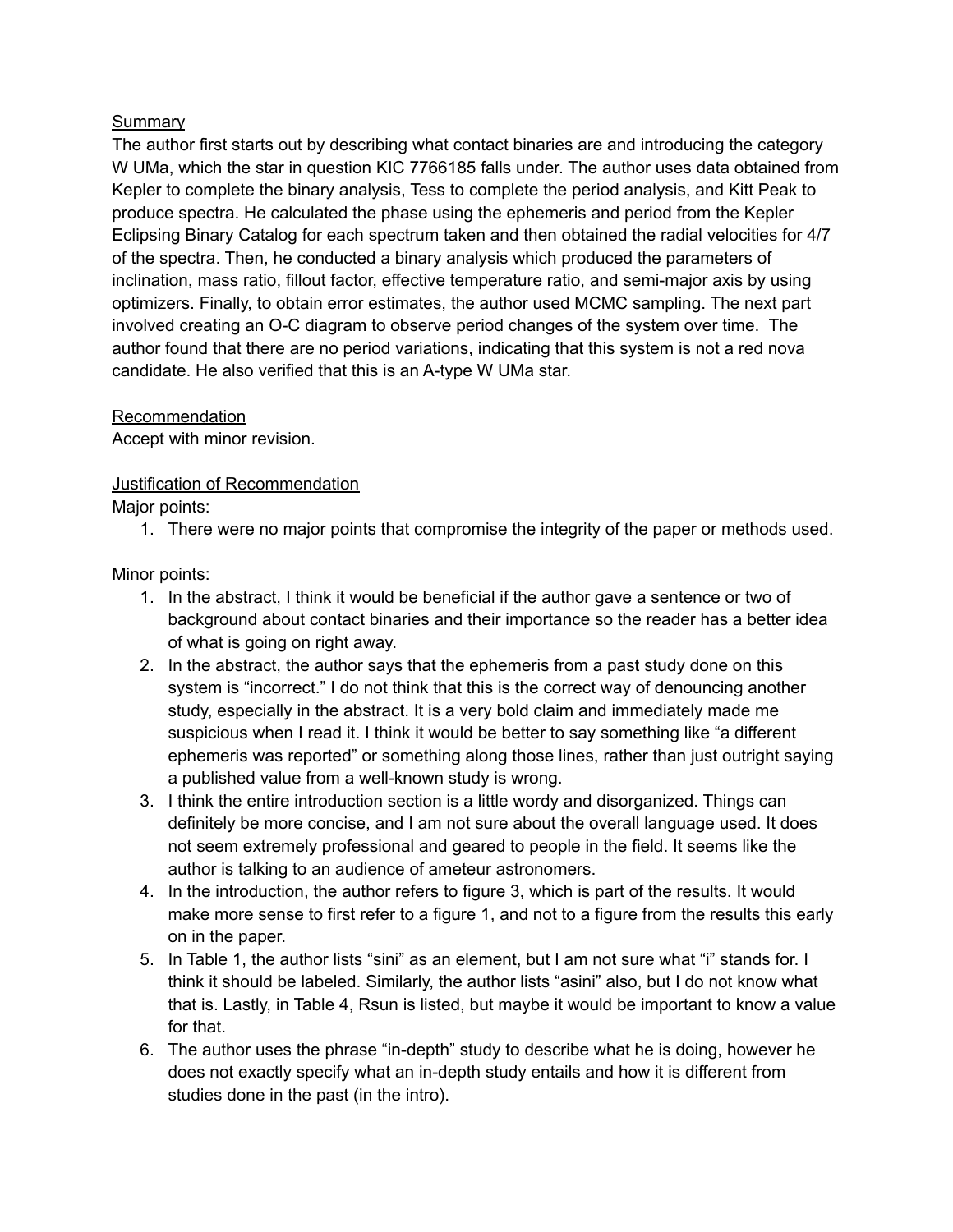- 7. Figure 2 is an example spectra, but I think that it would be good to see all of the spectra in an image appendix.
- 8. This sentence is in section 3: "By using one of the obtained spectra as a template, the systemic velocity cannot be determined, however, this information is not important for determining system parameters through binary analysis." What is the point of this sentence if the information is not important anyways?
- 9. Section 3 is a little disorganized and wordy. This sentence is towards the end of the paragraph: "Spectrum 4 was used as a template and thus could not be used to obtain measurements." This is the second time that the author mentioned Spectrum 4 was a template, and I don't think it was necessary to repeat.
- 10. Why are the parameters from the Nelder-Mead Optimizer under-estimated?
- 11. What is convergence? I am not sure if that is something which should be explained or if it is something that I should have already been aware of. Based on the rather basic language used in the rest of the paper, it seems like something which should be explained.
- 12. The author mentions again about the *Kepler* study being incorrect, but I think there needs to be more information about why it is incorrect if he wants to keep such a bold statement.
- 13. Why is the temperature reported by *Kepler* not reliable as a primary temperature?
- 14. There are 3 or 4 instances where there should be something cited. For example, the author states "A-Type systems occur when the hotter star is the larger star." Where did this come from?

# Evaluation

- 1. Paper length
	- a. I think the paper is a little too wordy and can be slightly shortened by tightening some things up and being more concise.
- 2. Title & abstract
	- a. The title very much depicts what the paper is about. Aside from needing a sentence or two of background information, the abstract does as well describe the paper.
- 3. Contribution to science
	- a. This is definitely a significant contribution to science and will be meritorious to the journal.
- 4. Level of English
	- a. Some places are not extremely professional, but for the most part it is a well-written paper.
- 5. Literature
	- a. There are a few instances where I would have liked to see an additional reference on some open-ended claims.
- 6. Presentation of results
	- a. The results are clearly stated in Tables with errors and they are within reason of the methodology.
- 7. Topic appropriateness